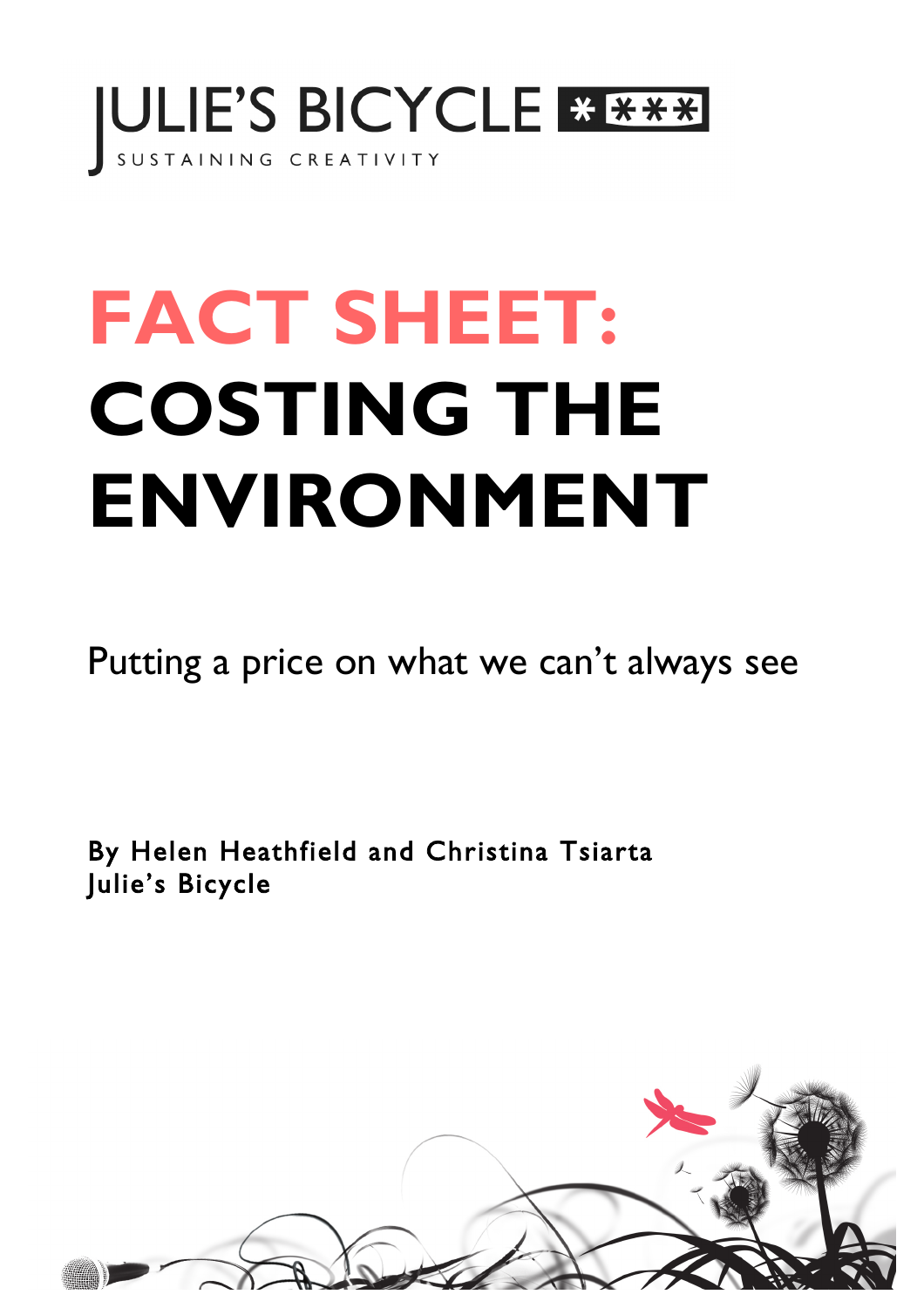Our economy is totally dependent upon goods and services from the ecosystems that surround us, such as water purification, soil creation, pollution dilution and waste treatment. One such ecosystem crucial for our carbon cycle is the capacity of our oceans, vegetation and soil to absorb carbon emissions. Despite being completely reliant on these ecosystems, our economy does not recognise, and therefore value these goods and services in financial terms, anything like sufficiently. A United Nations programme is currently seeking to address this problem. The Economics of Ecosystems and Biodiversity (TEEB) study is finding that the costs of conserving biodiversity compared to the benefits of doing so are in a ratio of 1:10 - 1:100. TEEB is expected to report this summer on how policymakers can make sure that business reflects the true costs and benefits.

Take for example felling a tree to make a musical instrument or sheet music. Some of the costs included in the financial modelling of this product might be running the chainsaw, paying the lumberjack and transporting the log. Costs excluded might be the loss of rainfall management, a home for an orang-utan, a livelihood for an indigenous person, the soil the tree roots were holding and the future capacity of that tree and soil to absorb carbon from the air. These implicit costs are rarely factored in to the economics of a musical instrument or paper manufacturing.

Economists have termed this an externality: simply put, when a price does not reflect the full costs. Positive externalities are commonplace and unnoticed: for example a beekeeping business generating revenues from honey while the surrounding farmers receive a free pollination service.

The classic negative externality is the example of a factory polluting a river and, as a consequence, fishermen downstream catching fewer fish. The factory pollutes for free while the fishermen pay the costs of that pollution.

Climate change is perhaps the most dramatic example of global negative externalities. The illustration below (Figure 1) depicts country size according to responsibility for climate change 1950- 2000 and highlights the distribution of four climate-sensitive health impacts during the same period. This shows that those generating the emissions are not those suffering the consequences.

Figure 1: Comparison of undepleted cumulative CO2 emissions by country for 1950 (A) - 2000 (B) and the distribution of climate-sensitive health consequences (deaths from malaria, malnutrition, diarrhoea and inland flood) Source: Lancet 2009

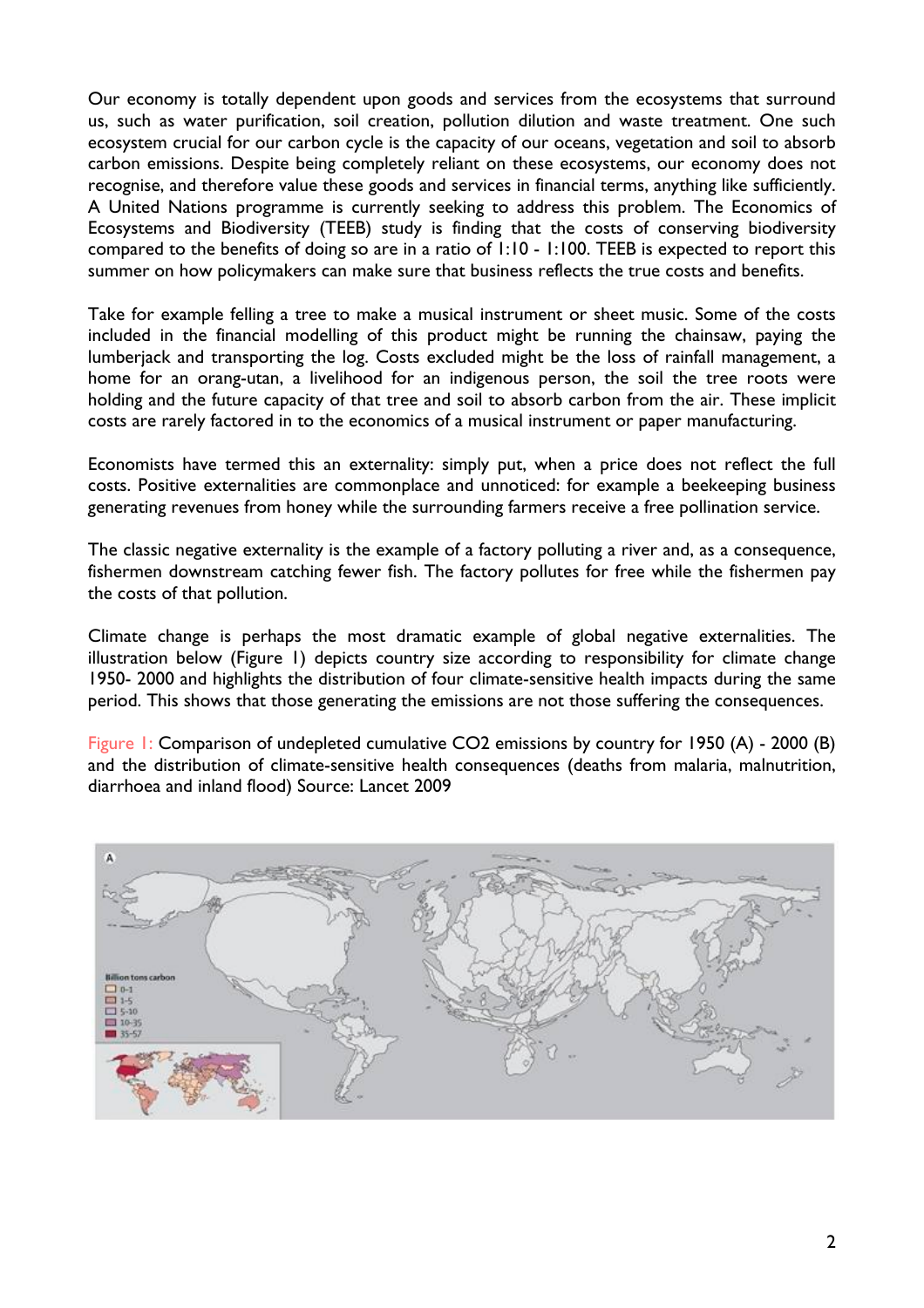

If the negative externality of the factory versus fisherman is compared with the externalities associated with climate change it becomes clear what the scale of climate change externalities might be:

| <b>Factory v fishermen</b>                                                                                          | <b>Climate change</b>                                                                                                                                                                                                                                            |
|---------------------------------------------------------------------------------------------------------------------|------------------------------------------------------------------------------------------------------------------------------------------------------------------------------------------------------------------------------------------------------------------|
| Only the factory is polluting, the factory will understand<br>this, know it can stop and how much it will cost.     | Everyone is responsible for emissions, we rarely have much<br>information about how much of emissions we are responsible<br>for, we are uncertain how we can emit less and there is huge<br>uncertainty of what it costs in externalities.                       |
| Only the fishermen are affected and they know how much<br>the pollution is costing as a result of loss of fish.     | Everyone is affected - people are dying now as a result of<br>climate change and it will affect all of us in the future though we<br>are not sure exactly how or when. It is difficult to put a value on<br>human life and whole ecosystems such as coral reefs. |
| The fishermen have a legal and financial system that can<br>help identify the factory, the harm and demand damages. | Those affected now often have less economic and political<br>power than the large emitters. Our economic and political<br>systems are poor at accounting for future costs to ourselves.                                                                          |
| The pollution has a short term impact and then the fish<br>stocks bounce back.                                      | We are now feeling the impact of emissions from 30-40 years<br>ago. Our current emissions will have impacts for centuries. Some<br>impacts are irreversible, such as species extinction and loss of<br>land to sea level rise.                                   |

To solve an externality a value needs to be calculated for the damage so that it can be 'internalised' - i.e. accounted for within our economic system. This is relatively straightforward for the factory v fishermen example: the fishermen sue the factory. However the complexities of climate change expose the legal system as totally inadequate and present many barriers to businesses including externality costs in their prices. Individuals seeking to include environmental and ethical issues in their purchasing decisions are often confused. The size and complexity of the externalities requires centralised government intervention to make prices more accurate.

The previous and current UK governments have recognised their role in internalising the externality of climate change. In 2006 the UK government commissioned a study to consider the external costs of climate change. The resulting Stern Review (after Lord Stern, review lead) was the first attempt by any Government to understand the scale of the global economic impact of climate change. In 2007 Stern reported that if warming of  $5^{\circ}$ C occurred, the costs of adaption to developed countries would be 5-10% of GDP as compared to a 'no climate change' world, and that developing countries would suffer costs above 10% of GDP. The Stern Review estimated that the costs of avoiding this scale of climate change through mitigation of emissions represented 1%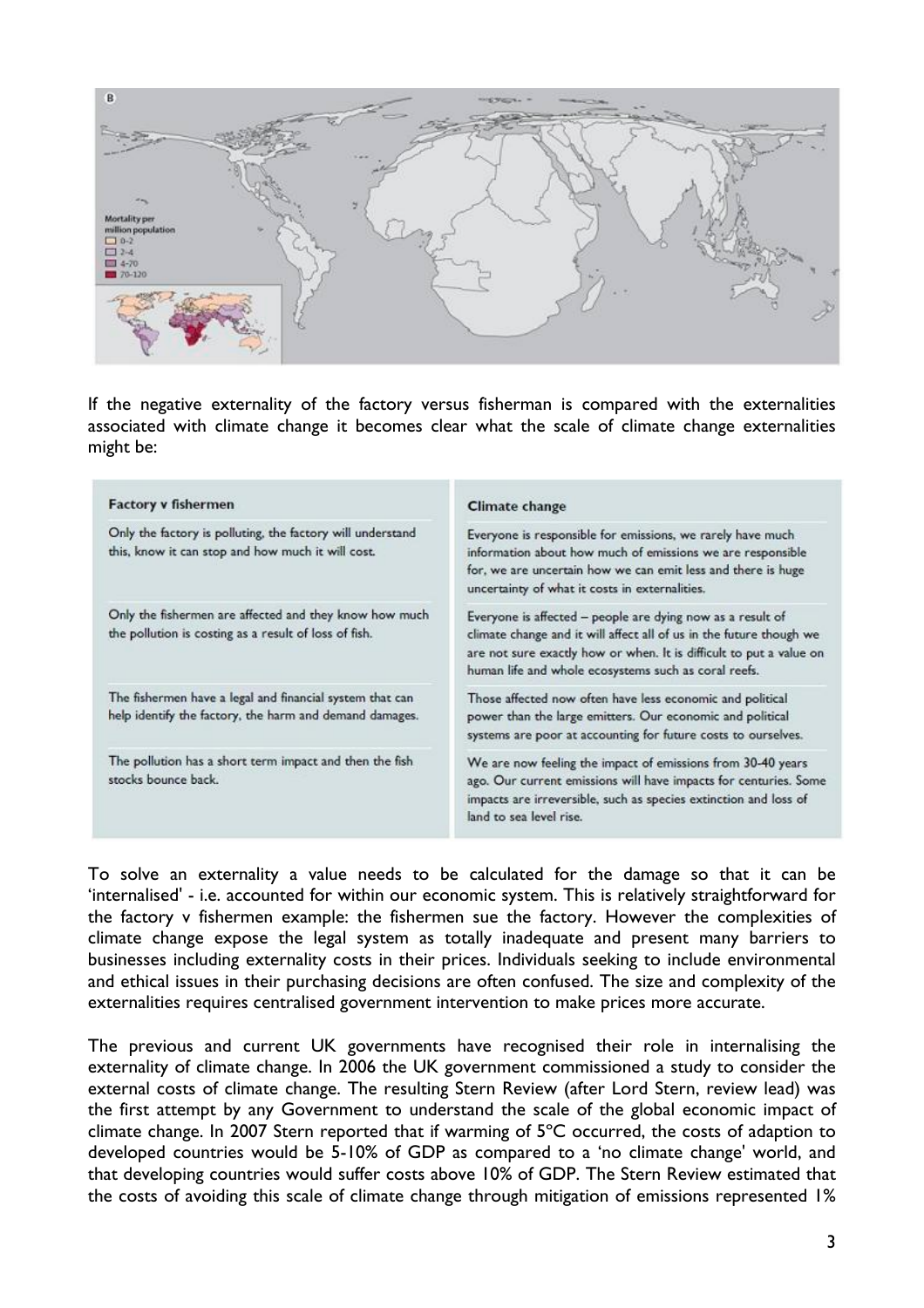of GDP, ergo climate change avoidance is cost effective. Since publication of the Stern Review, Stern has acknowledged that his projections were adaptation cost-conservative, underestimated the sensitivity of the climate and too cautious about the benefits of avoiding climate change through emission mitigation.

So how best to internalise the costs of climate change: in other words to put a price on carbon? Economists argue for two approaches:

- Fix the price: estimating the costs of climate change and levying a tax that equals those external costs. For example in the UK, electricity users pay a Climate Change Levy on their bills. Despite best efforts, a tax may still not equal all external costs or reflect everyone's approach to the risks resulting from climate change;
- **Fix a limit on the amount of pollution: setting a limit on emissions and then allowing** emitters to trade in emissions. This sets a price for emissions through the creation of a market where carbon is traded like any other commodity, such as the EU Emissions Trading System. Industrial lobbying and uncertainty about the extent emissions convert into climate change impacts can result in the limit being too high.

New tools and frameworks to protect the environment we all fundamentally rely upon are urgently needed. Our current economic model, based on the traditional capitalist principles of a free market, competition, and private ownership of the means of production, is unfit for purpose in this new context. It needs to be redesigned to reflect environmental costs and benefits. The UK Government is developing its work on carbon valuation to help design policies effectively: see "How much does carbon cost?" below.

Tours need to recognise that there are costs excluded from the current budgets, and that government action will internalise those costs, penalising activities with high emissions. Cutting emissions now will save costs both to future tours and to the climate.

## How much does carbon cost?

The financial valuation of carbon enables both government and market instruments to account for the costs associated with climate change. The value of a tonne of CO2 is contingent on an emerging appraisal of the damage that CO2 does. The UK government's approach to valuing carbon is based on estimating the likely costs of meeting specific emissions reduction targets. Carbon valuation will ensure that policies the UK Government develops are consistent with the emissions reductions targets that the UK has adopted nationally, as well as with the European Union and United Nations. Giving a value to carbon helps the Government fully account for climate change impacts in appraising and evaluating public policies.

This is a new approach to carbon valuation, which until recently was implemented as a 'shadow price', and follows the EU's Climate and Energy Package (2008) rationale. It splits emissions into:

- 1) traded sector those emissions covered directly or indirectly by the EU Emissions Trading System (ETS);
- 2) non-traded sector those emissions not covered by the EU ETS such as transport fuels.

The distinction, which leads to two sets of carbon price estimates, will enable more accurate policy appraisal which will take into consideration the costs and benefits to the UK. These prices will be regularly reviewed and revised.